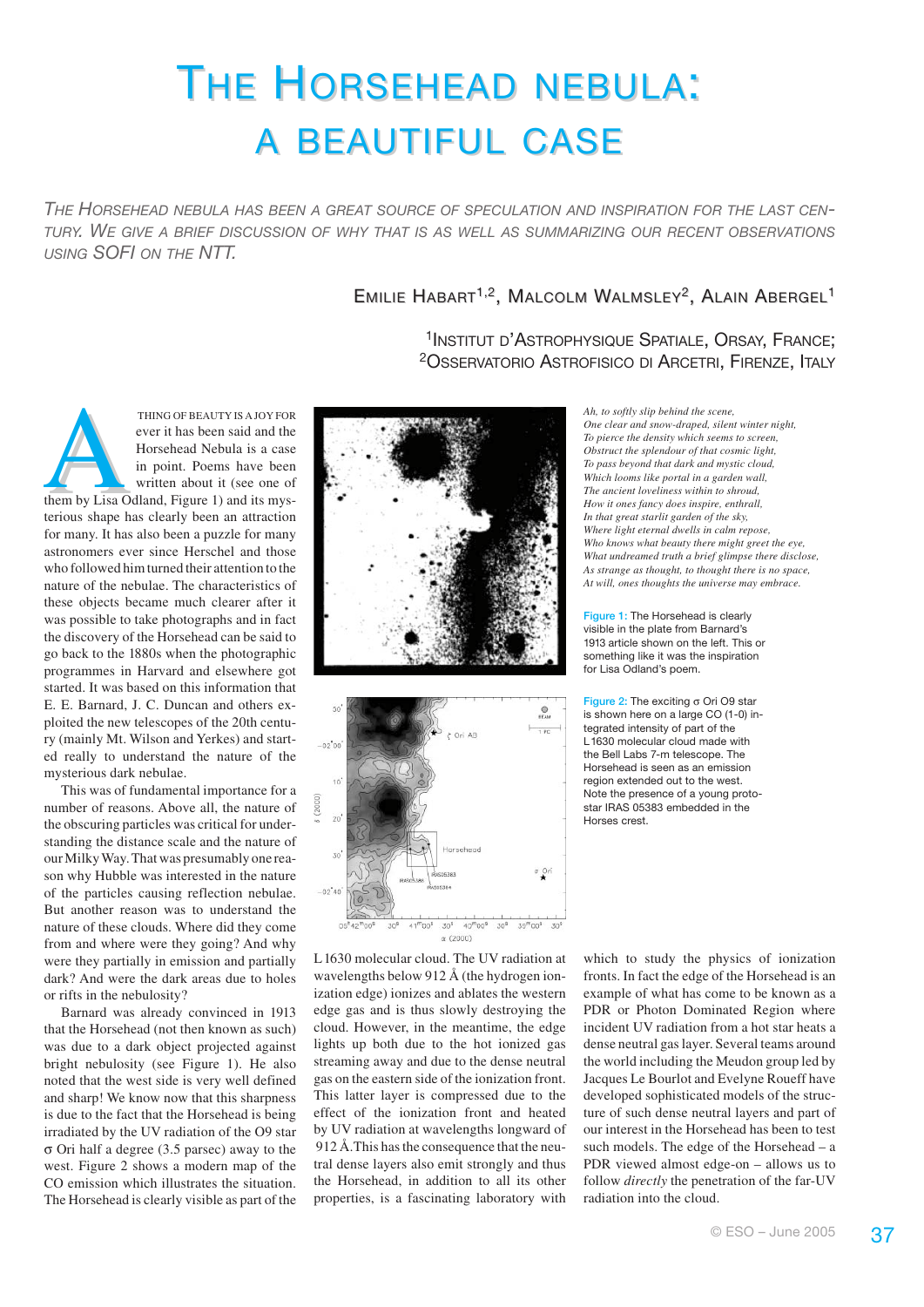

Figure 3: Top left: VLT composite (B,V and R bands) image. Top right: ISOCAM (6") image (5–8.5 µm). Bottom left: SOFI/NTT (1?) image in the H<sub>2</sub> 2.12 um line. Bottom right: Emission profiles throughout the edge of the Horsehead nebula along the cut shown in the maps.

Why you may ask does this matter apart from the intellectual satisfaction of understanding ionization fronts and PDRs? One reason is the evidence for star formation associated with such compressed layers. In particular, there appear to be young protostars associated with the Horsehead. In the early 1980s, Reipurth and Bouchet used the ESO 3.6-m and the Danish 1.5-m to get deep images of the Horsehead in a number of filters as well as infrared photometry for a number of interesting objects. One of these (B33-1) was later detected by the IRAS satellite (IRAS05383, see Figure 2) at wavelengths beyond 10 microns and seems likely to be very young and associated with an outflow. It is situated interestingly right on the crest of the Horsehead!

#### HIGH ANGULAR RESOLUTION IMAGES OF THE H<sub>2</sub> EMISSION

Our involvement in this began when, in order to study the physical structure of the Horsehead nebula PDR, we obtained high angular resolution imaging observations of the H<sub>2</sub> 1-0 S(1) line emission at 2.12  $\mu$ m using SOFI on the ESO NTT telescope. This line emission is very sensitive to both the FUV radiation field and the gas density and the angular resolution  $({\sim} 1'')$  is  ${\sim} 5{\text -}10$  times better than previous observations at infrared and mm wavelengths. We were also motivated by the image obtained with ISOCAM on the ISO satellite showing emission in the so-called UIR or Unidentified Infrared Bands at 6.2 and 7.7 µm (see Figure 3) usually associated with PAH molecules or Polycyclic Aromatic Hydrocarbons. The edge of the Horsehead nebula represents one of the sharpest mid-IR filaments (width:  $10''$  or  $0.02$  pc) detected in our Galaxy by ISOCAM (Abergel et al. 2003).

#### SHARP GAS DENSITY GRADIENT

The  $H_2$  fluorescent emission presents striking filaments which coincide with those seen with ISOCAM. What does this mean? In addition to the front where hydrogen gets ionized (see the  $H_\alpha$  line emission shown in red in the VLT composite image, Figure 3), the models predict a front somewhat further into the cloud where  $H<sub>2</sub>$  gets dissociated and our observations appear to delineate this layer.